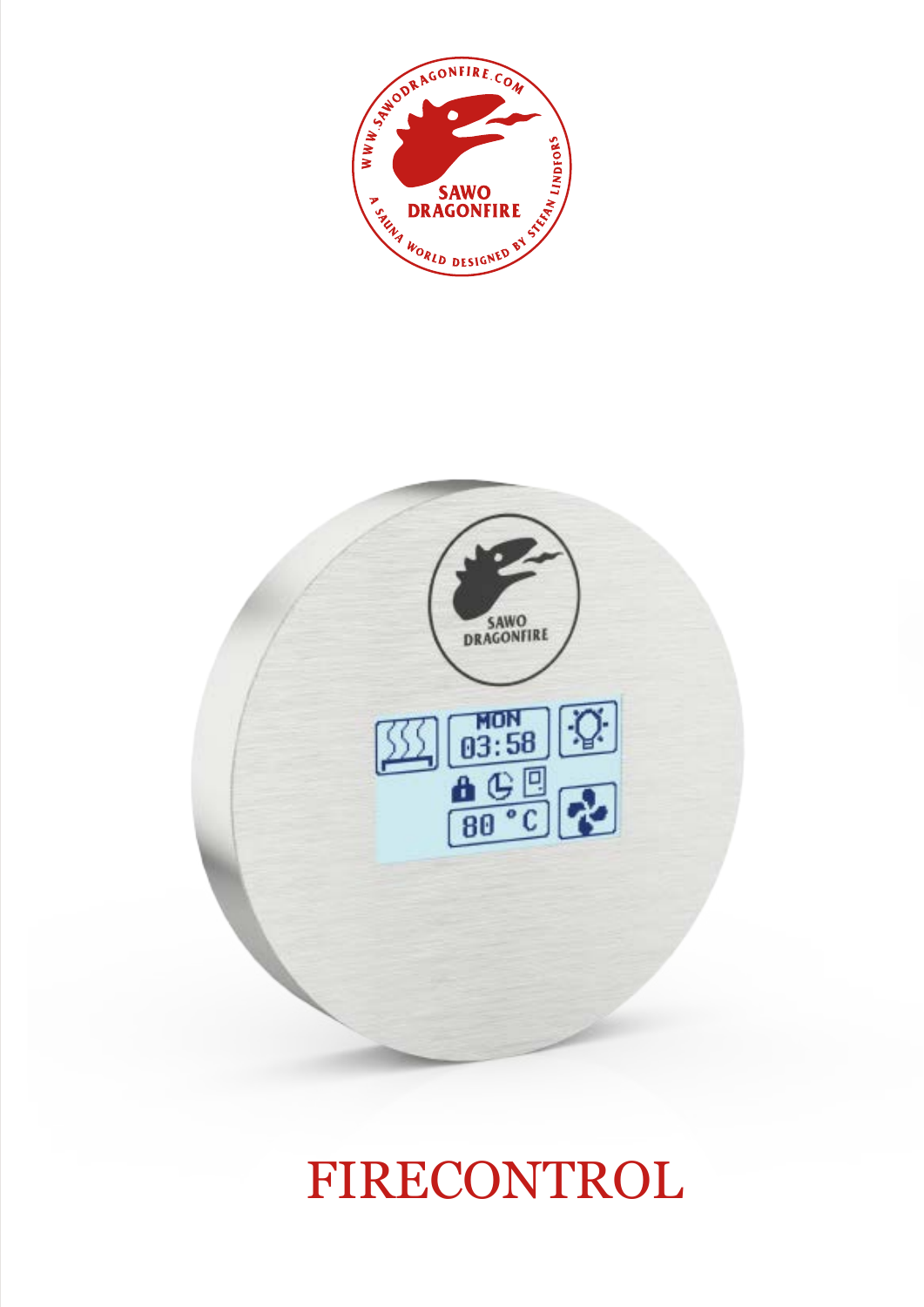### **Firecontrol**

Control panel with touch screen and strong stainless steel casing.







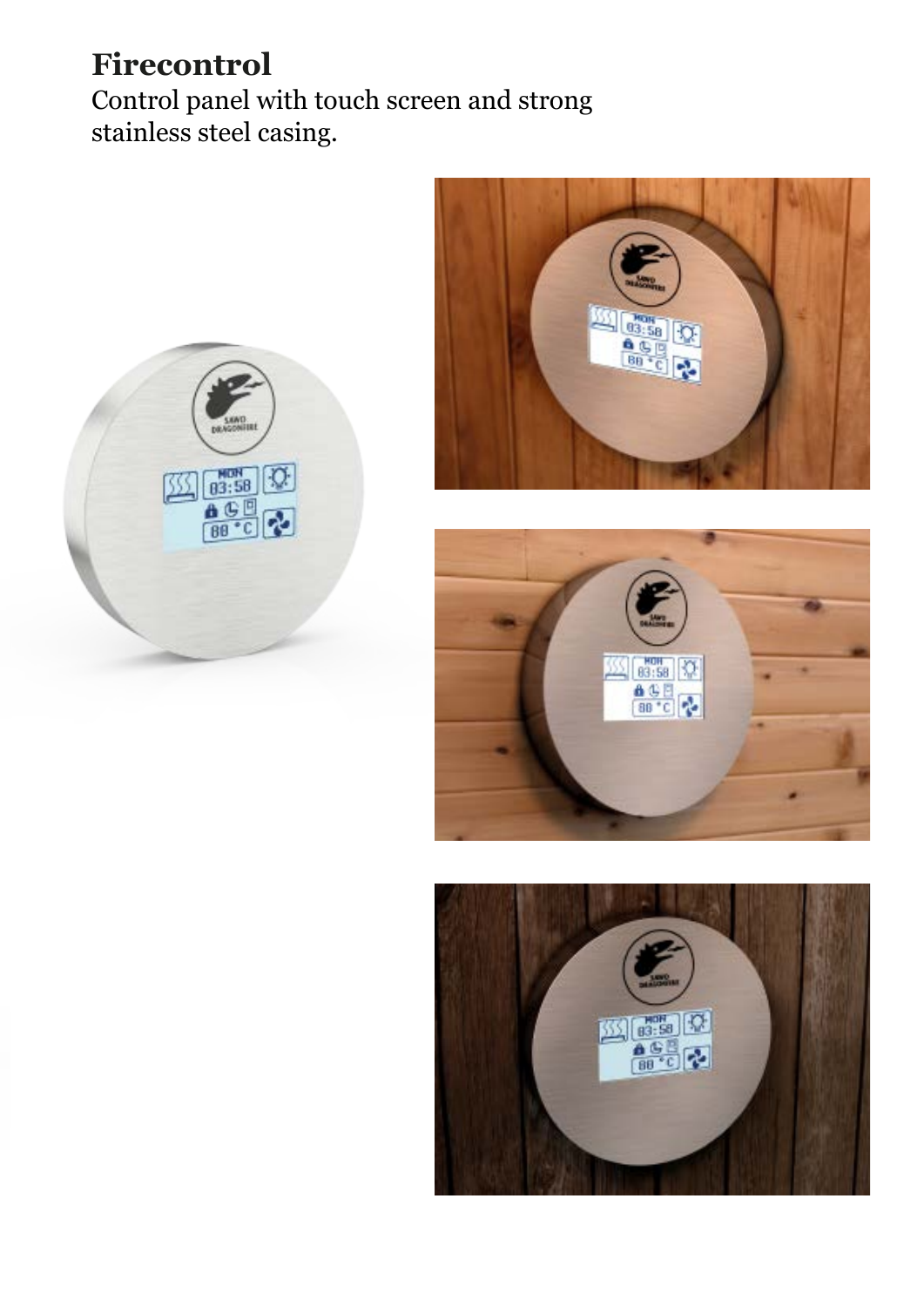



ISOMETRIC VIEW FRONT VIEW SIDE VIEW



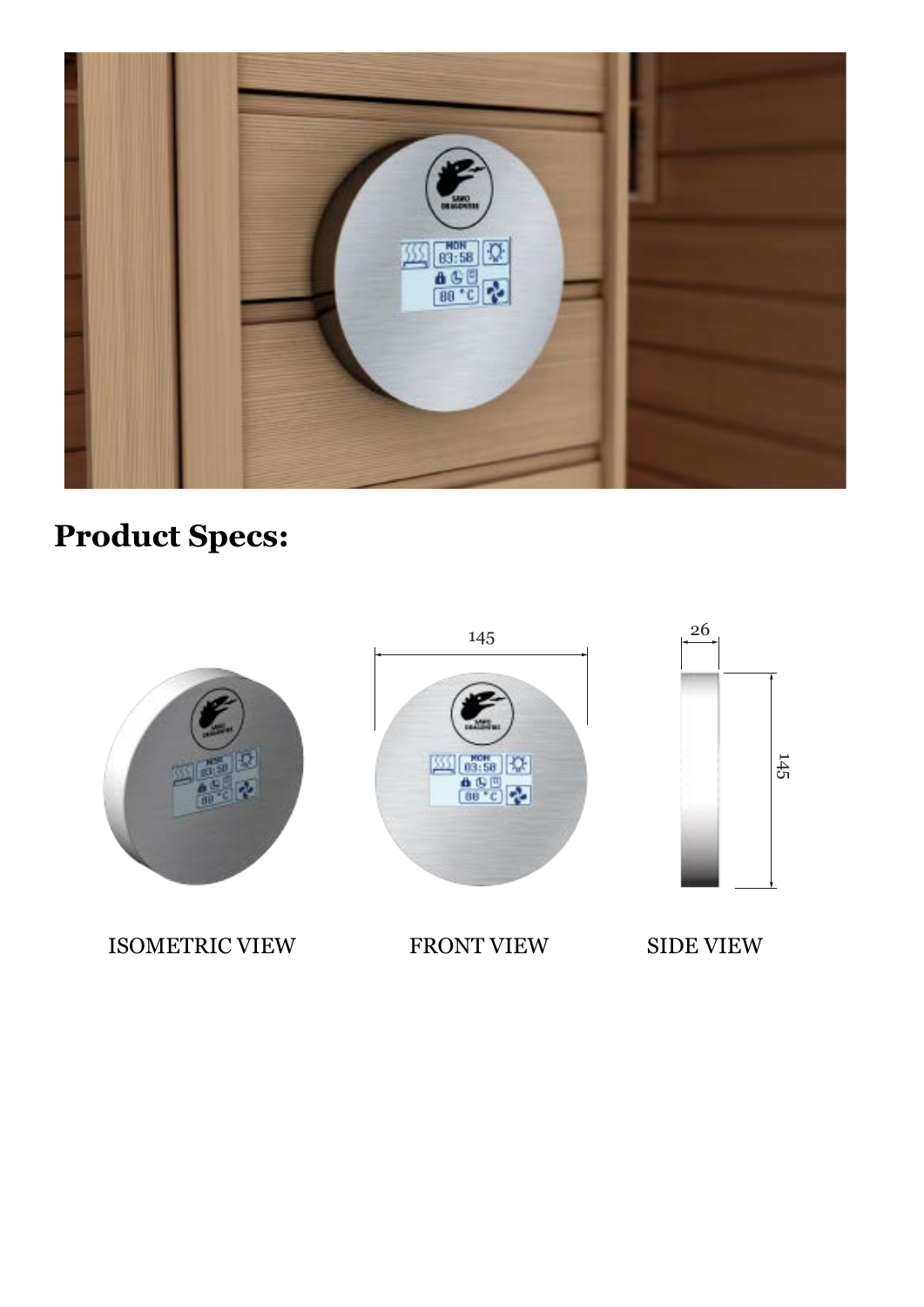

#### Firecontrol

Install our Sawo Dragonfire heater control unit anywhere you want in your space and place. Then set the options for timing, heat, steam, and so on and so on, anyway you desire… I think this "computer chip unit" represents such amazing technology that I definitely wanted to give it good looks! Install it proudly so everybody finds it easily for choosing the preferred level of heat. Firecontrol…



*Stefan Lindfors Interior Architect, Designer, Sculptor*

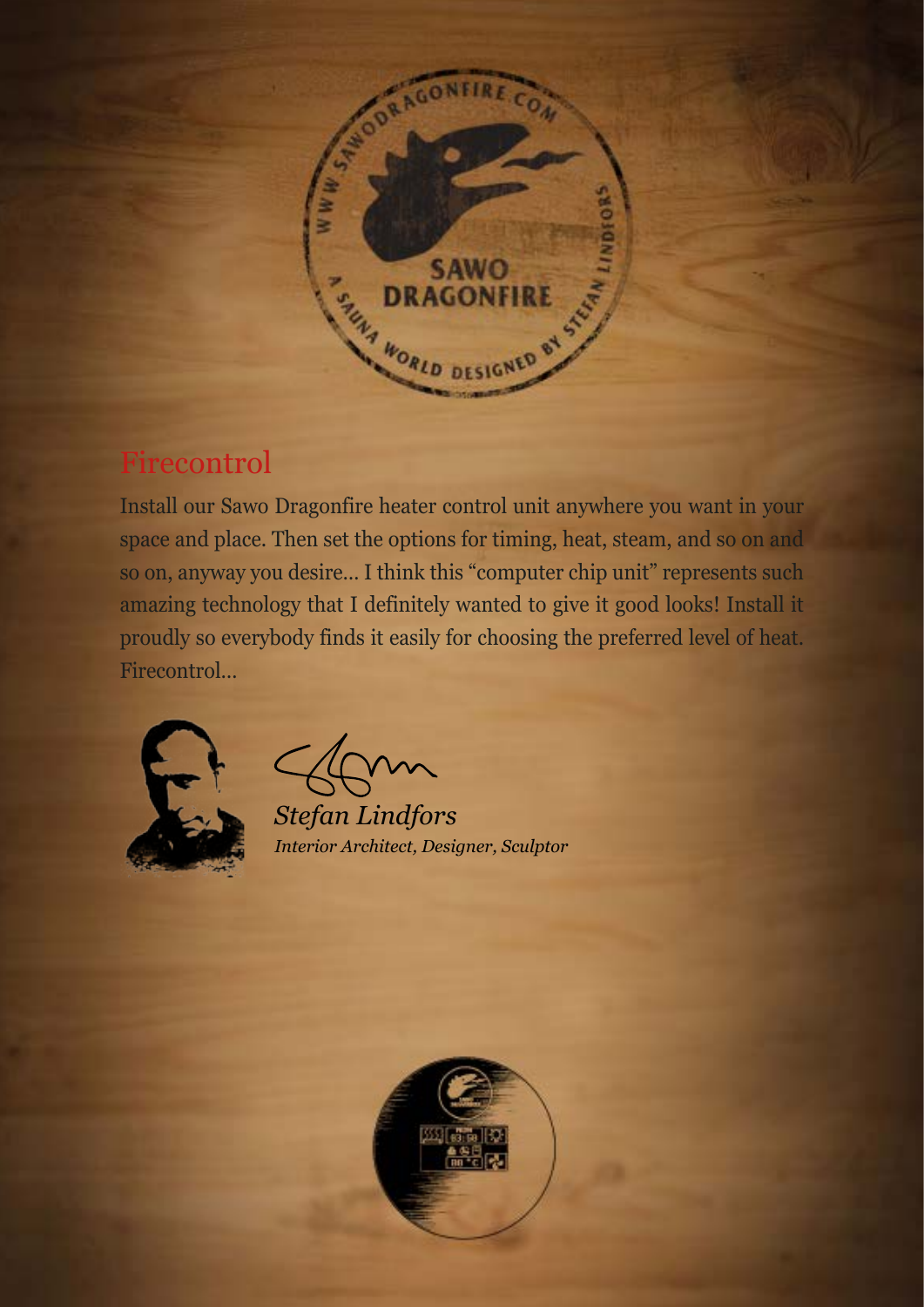



# FIREMETER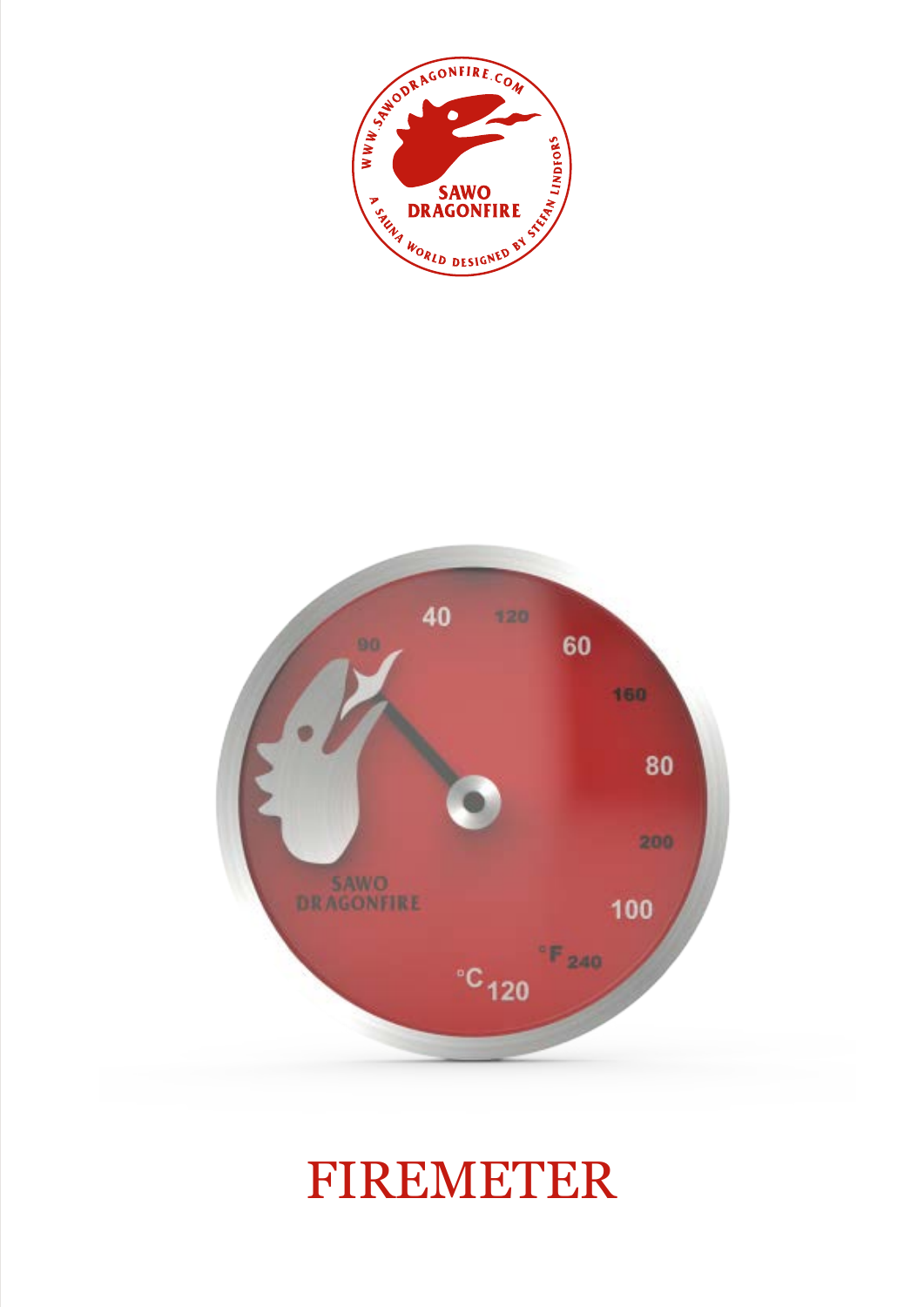### **Firemeter**

Dragon head with fire pointer to indicate temperature reading. Available in fire-red color or stainless steel outlook.









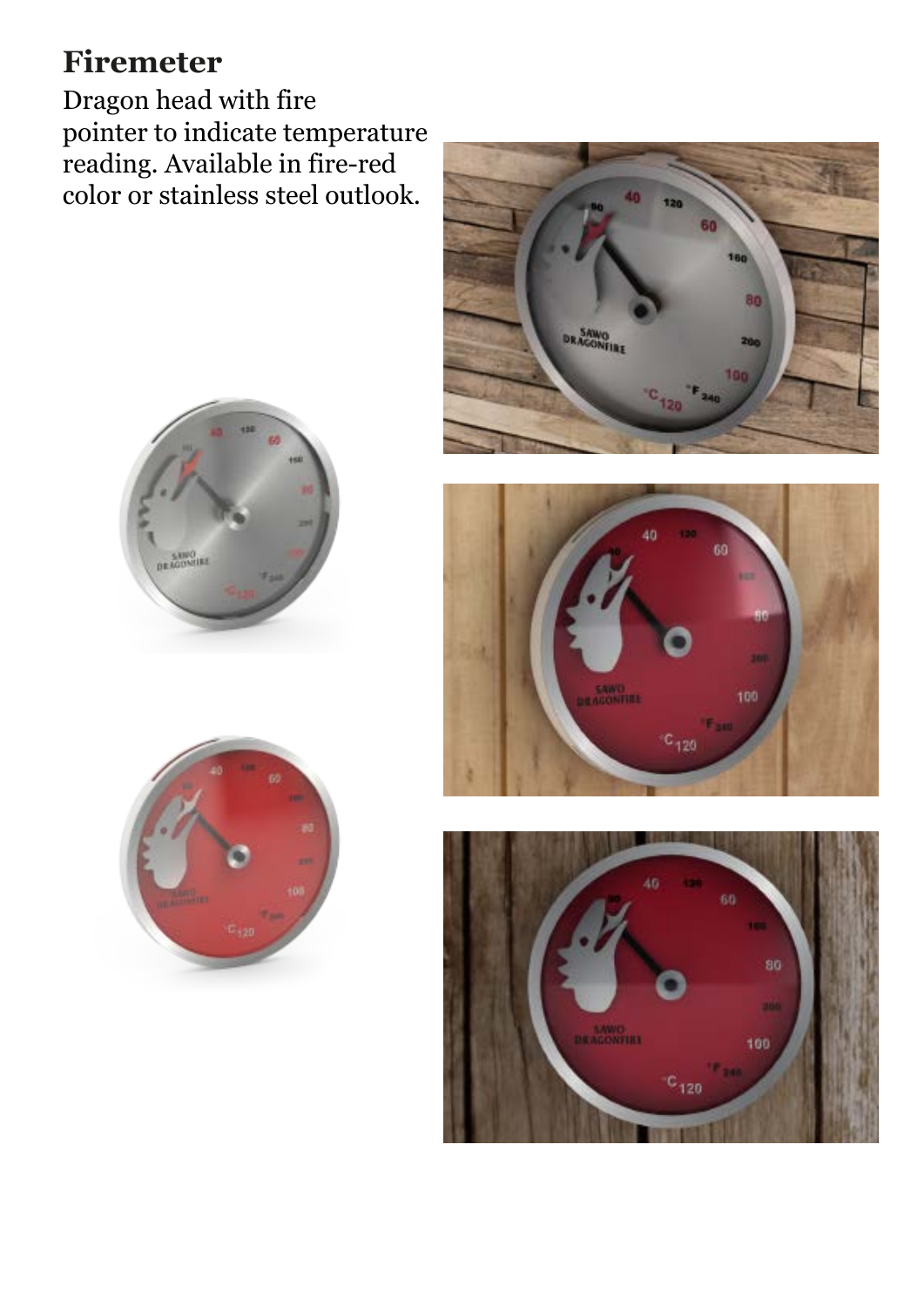



ISOMETRIC VIEW FRONT VIEW SIDE VIEW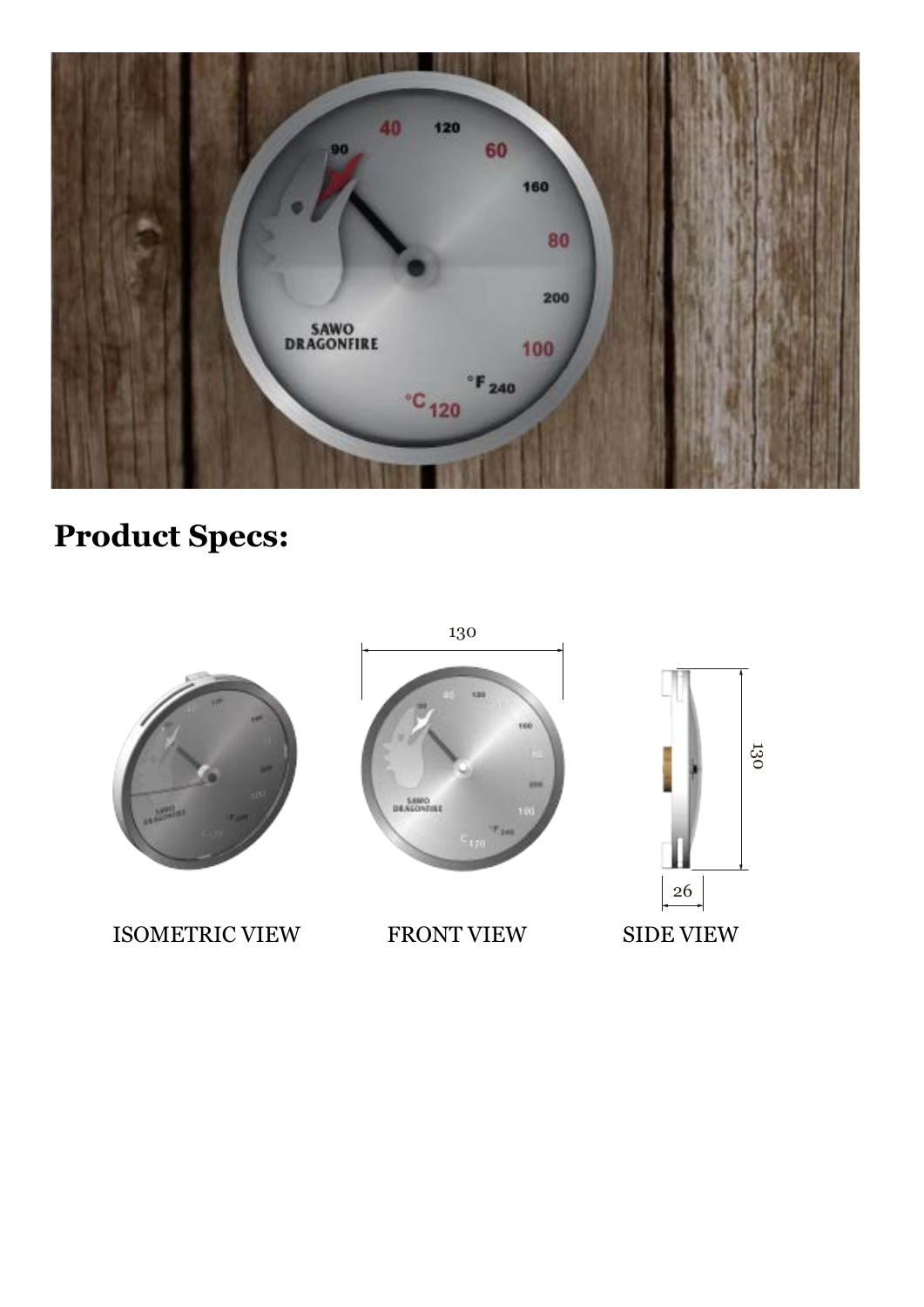

#### Firemeter

How hot is your sauna right now? Well, to be honest: Who cares? If it's too cold, then it's too cold, and if it's too hot, then it's too hot… But lot's of people - including myself - still want to be aware of the facts. Therefore we made our "heat information meter" a most comprehensive graphic device to show the level of your fire. Both in Celsius and in Fahrenheit. Firemeter….



**Stefan Lindfors** Interior Architect, Designer, Sculptor

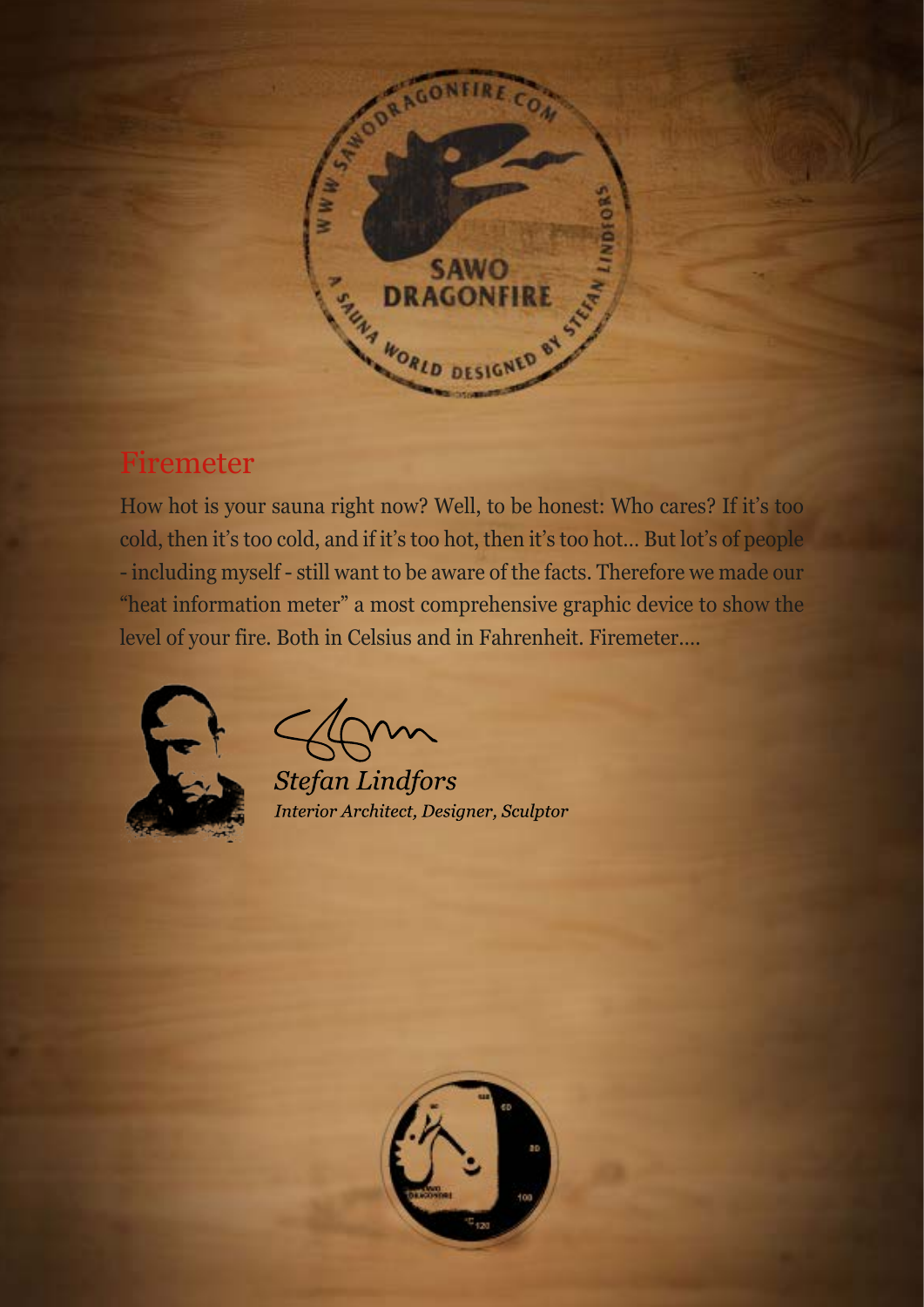



# **STEAMSHOT**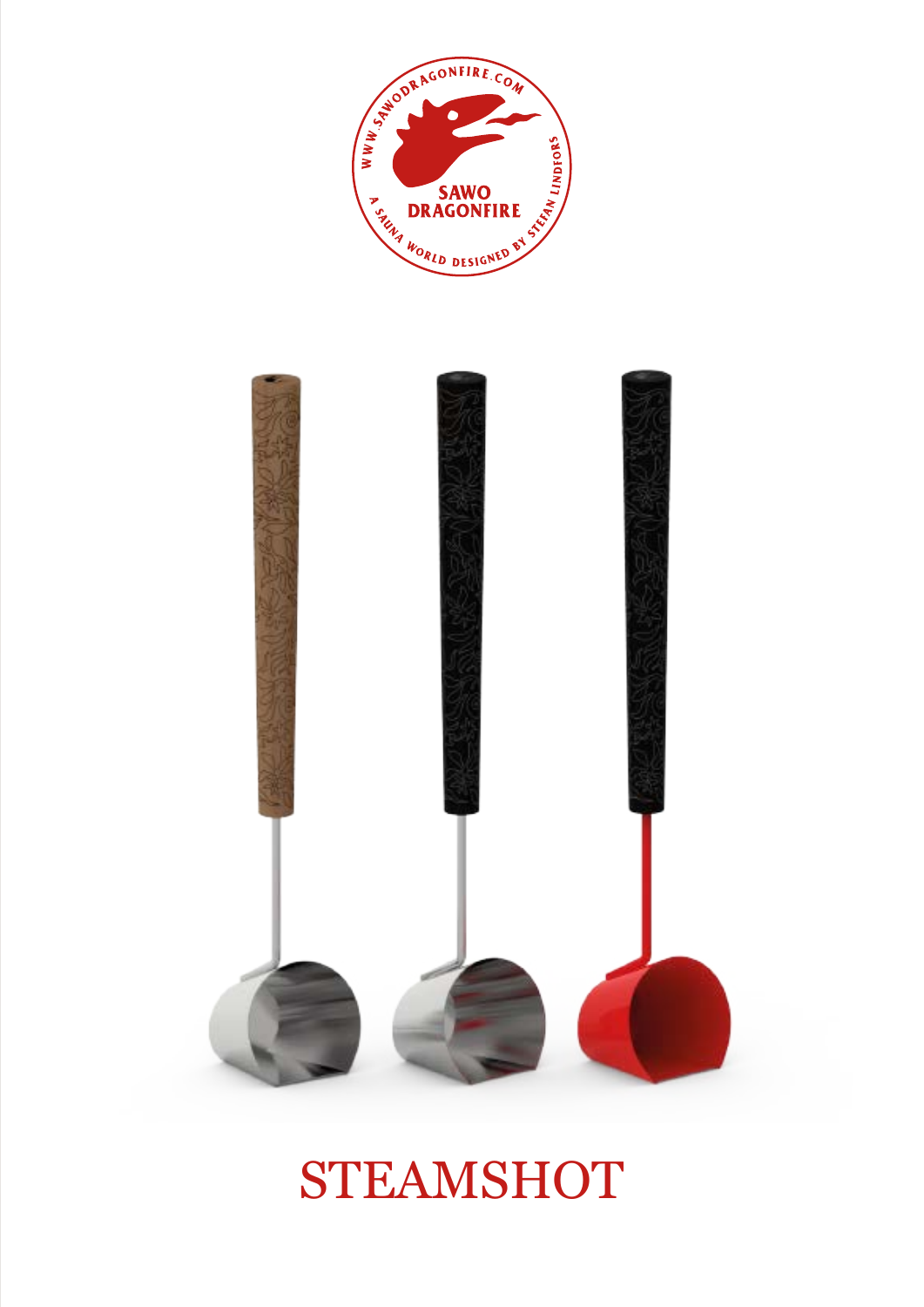### **Steamshot**

Self-standing stainless steel ladle with western red cedar handle







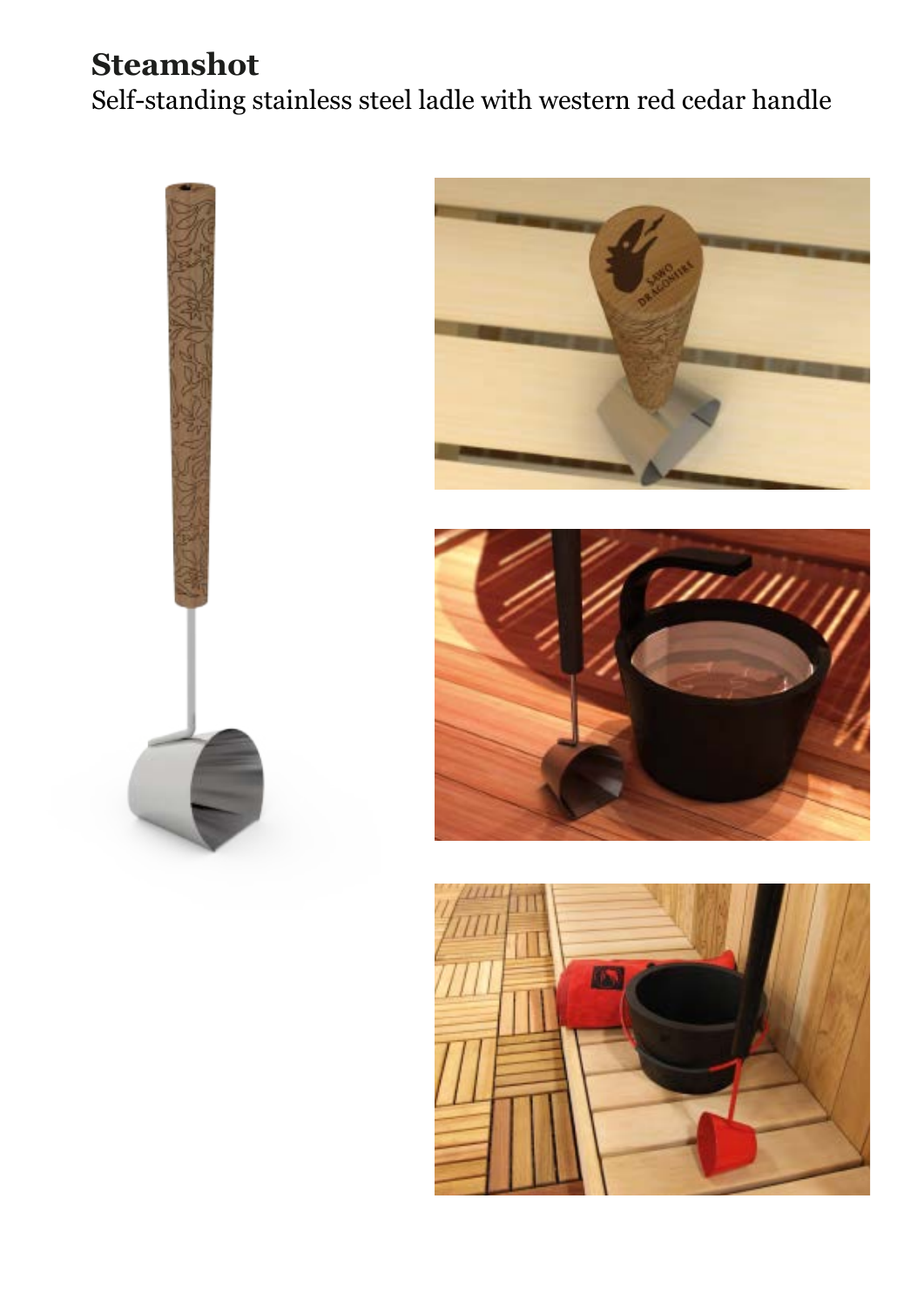

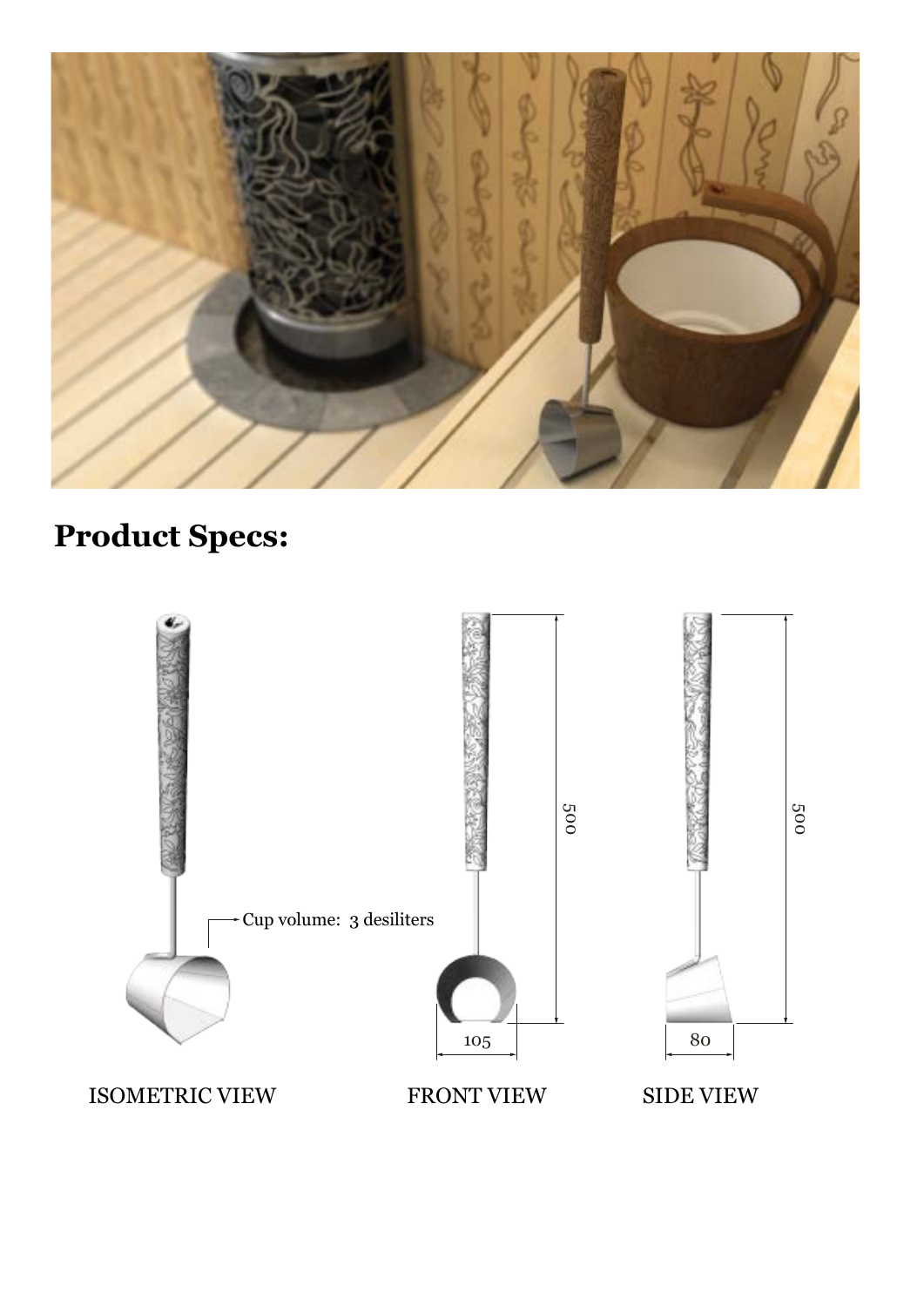

#### Steamshot

It's amazing, the experience when you grab the ladle, throwing water at the heater… The sizzling sound, as well as the humid heat surrounding you as a warming hug. This phenomena alone makes a sauna visit a truly magic experience. My Dragonfire ladle you don't have to search for around your feet: "Steamshot" stands up on its own, ready to grab. Throw away…



*Stefan Lindfors Interior Architect, Designer, Sculptor*

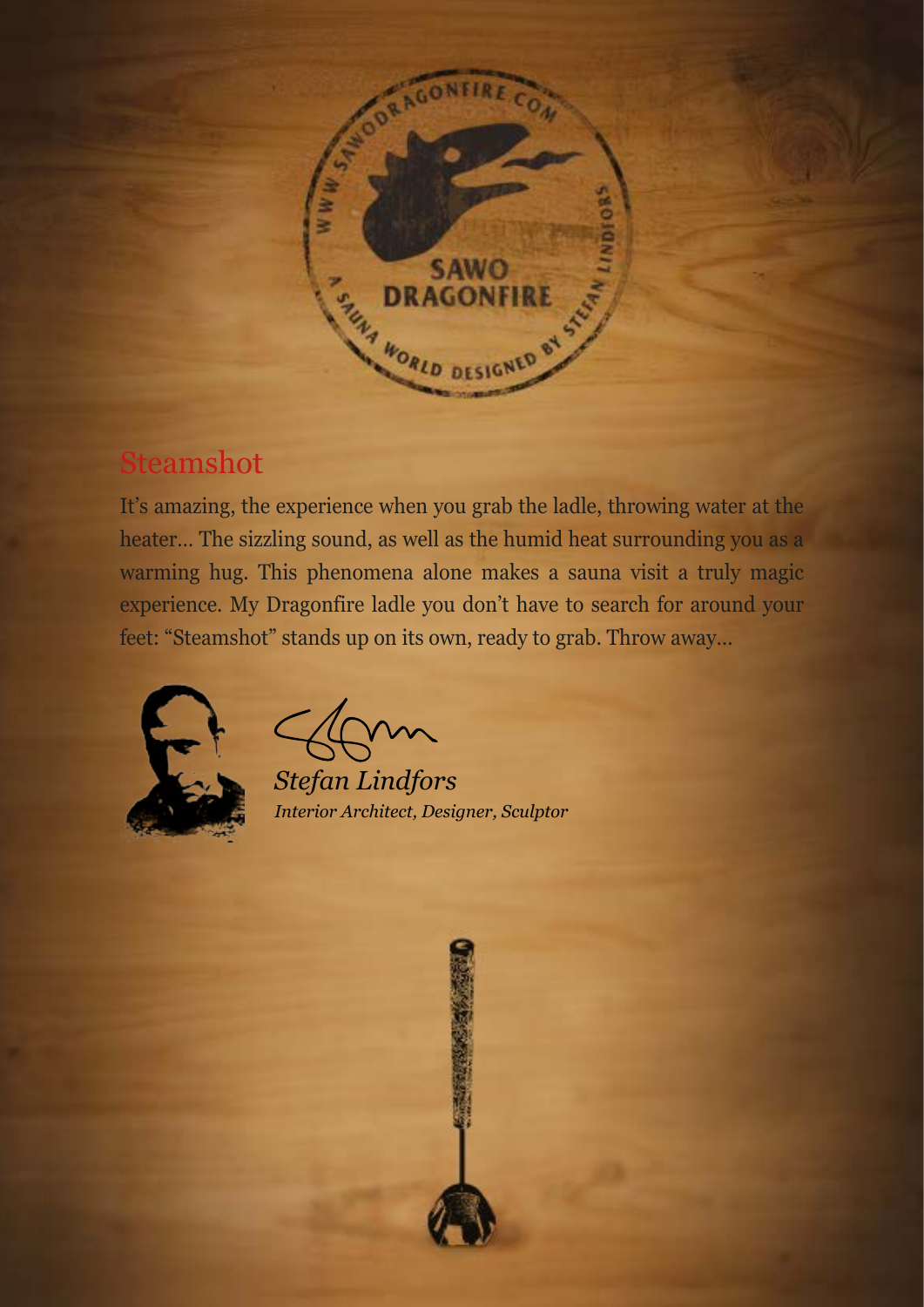



# STEAMWATER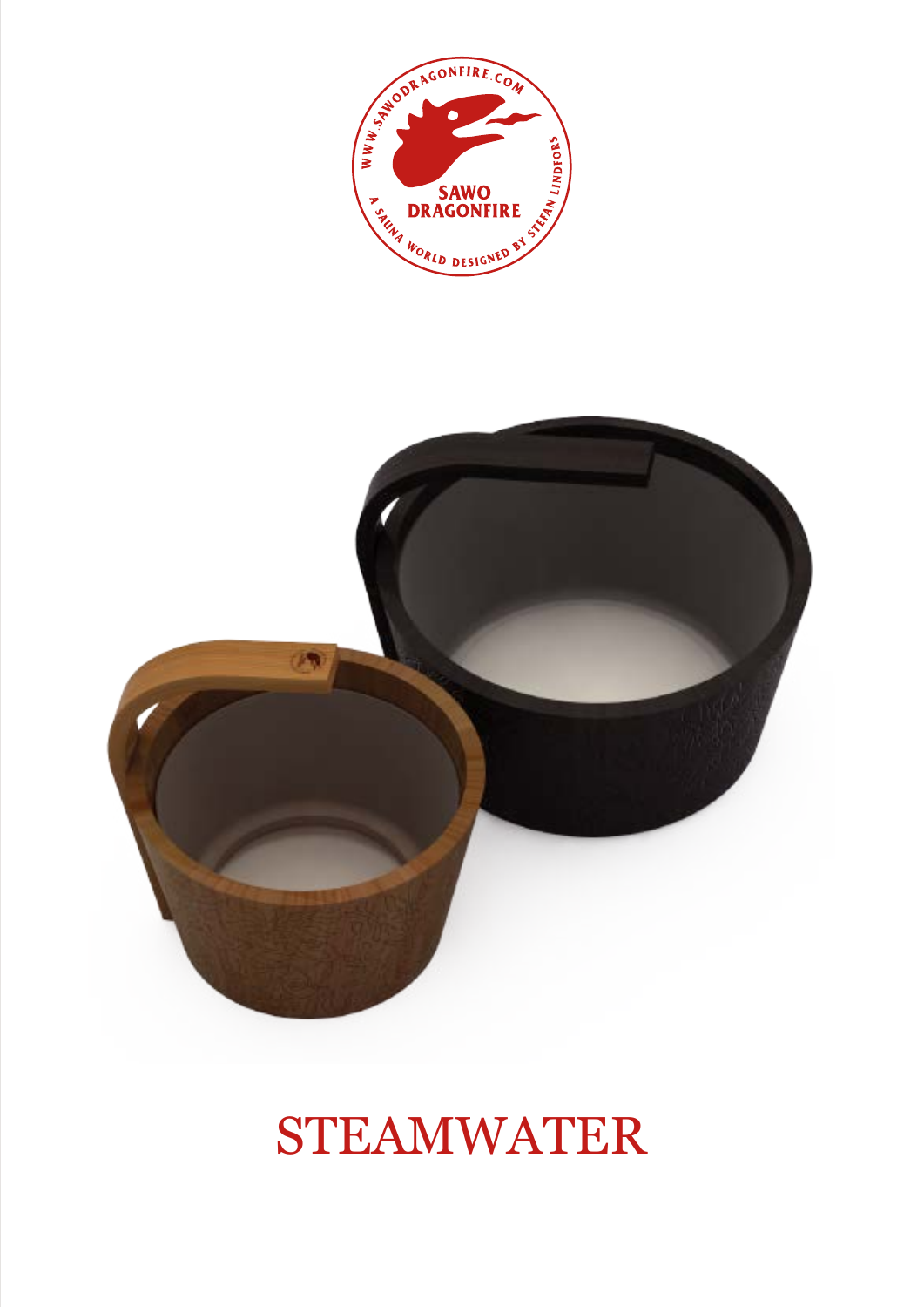### **Steamwater**

Pail with a handle that is ergonomic for your wrist. Made from western red cedar, available in 4 and 9 liters.



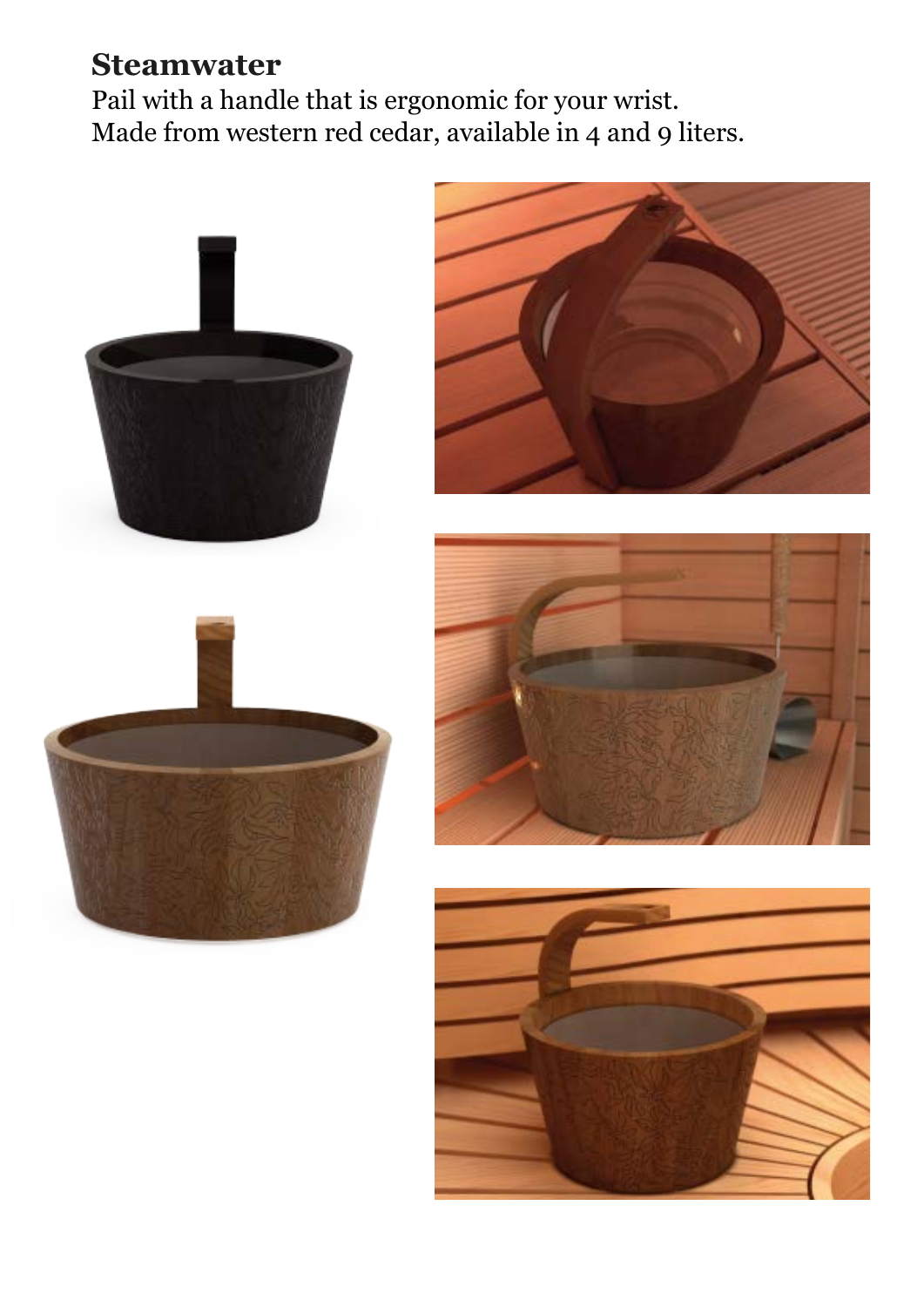





9Liter Pail ISOMETRIC VIEW SIDE VIEW